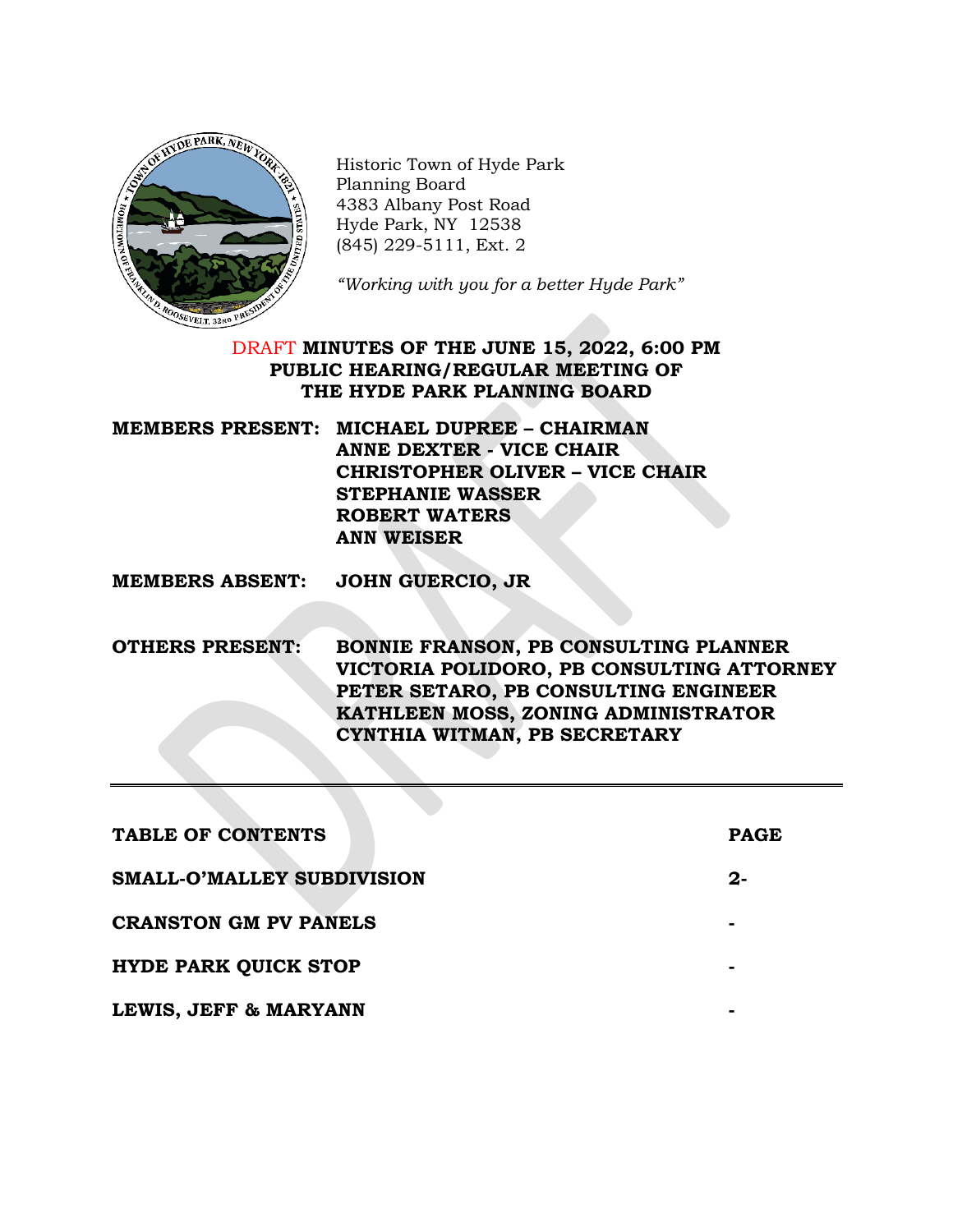**Chairman Dupree:** Good Evening everyone and welcome to the June 15th meeting of the Hyde Park Planning Board. Please take note of all the exits around the room in case of emergency and now please join us as we salute the American Flag.

*The Chairman led the Pledge of Allegiance.*

## **PLEDGE OF ALLEGIANCE**

### **CONTINUED PUBLIC HEARING:**

## **SMALL-O'MALLEY SUBDIVISION** Minor Subdivision Plat Approval 5 lots (#2021-55) Location: 148 Cream Street, Poughkeepsie 12601 Grid #: 6264-01-210630

## **MOTION: Vice-Chair Dexter SECOND: Vice-Chair Oliver**

# **To re-open the public hearing for Small-O'Malley Subdivision.**

| Aye           | Ms. Weiser               |
|---------------|--------------------------|
| Aye           | Mr. Waters               |
| Aye           | Ms. Wasser               |
| Aye           | <b>Vice-Chair Oliver</b> |
| <b>Absent</b> | Mr. Guercio              |
| Aye           | <b>Vice-Chair Dexter</b> |
| Aye           | <b>Chairman Dupree</b>   |
|               |                          |

**VOICE VOTE Aye-6 Absent-1 Nay- 0 Motion Carried**

*There was no public comment.*

**MOTION: Vice-Chair Dexter SECOND: Vice-Chair Oliver**

**To adjourn the public hearing for Small-O'Malley Subdivision to August 3, 2022.**

| Aye    | Ms. Weiser               |
|--------|--------------------------|
| Aye    | Mr. Waters               |
| Aye    | Ms. Wasser               |
| Aye    | <b>Vice-Chair Oliver</b> |
| Absent | Mr. Guercio              |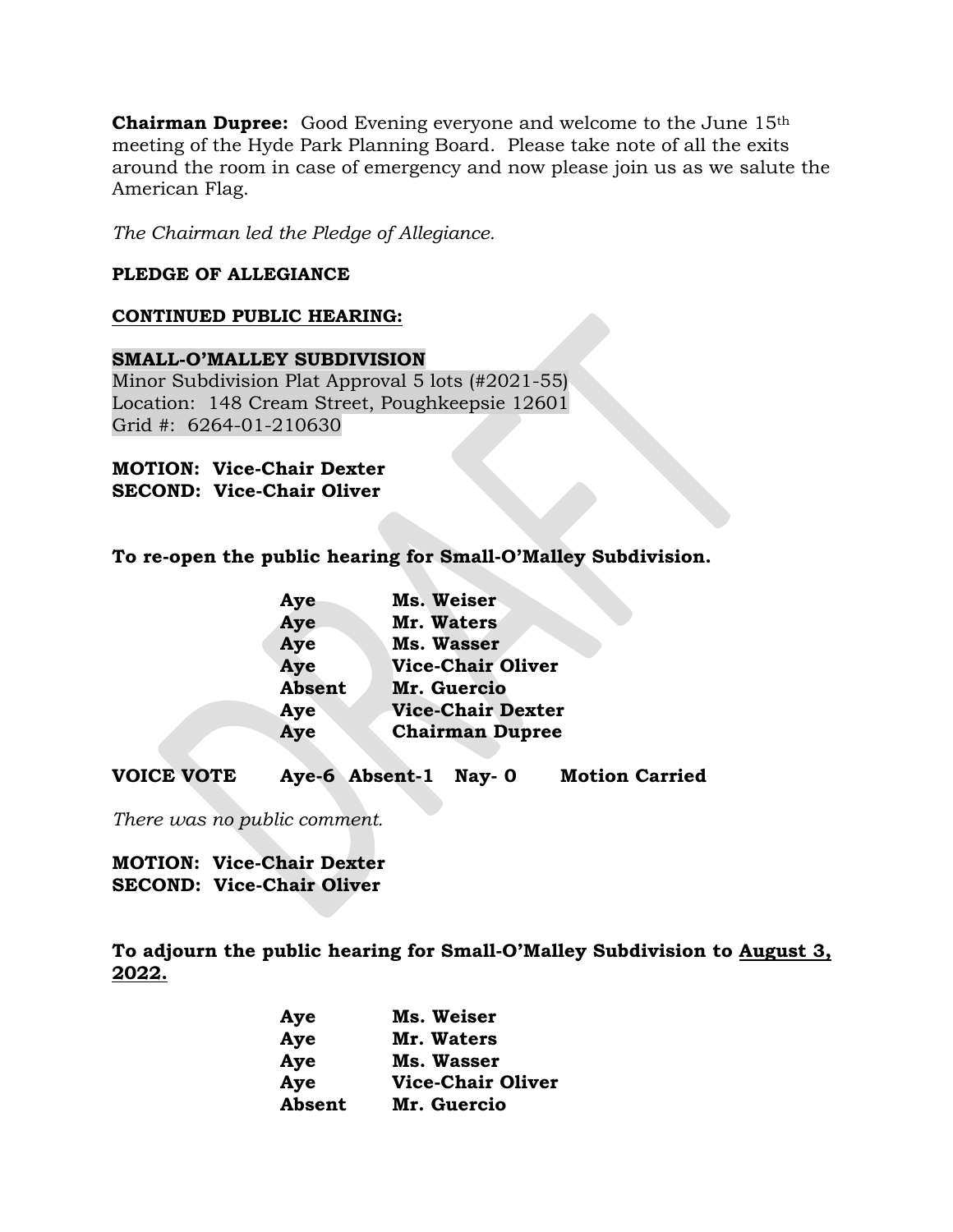| Aye | <b>Vice-Chair Dexter</b> |
|-----|--------------------------|
| Aye | <b>Chairman Dupree</b>   |

**VOICE VOTE Aye-6 Absent-1 Nay- 0 Motion Carried**

### **CRANSTON GM PV PANELS**

Site Plan Approval ground mounted photovoltaic panels (#2021-51) Location: 162 Crum Elbow Road, Hyde Park, NY 12538 Grid #: 6265-03-073025

**MOTION: Vice-Chair Dexter SECOND: Vice-Chair Oliver**

**To re-open the public hearing for Cranston ground mounted Photovoltaic Panels site plan approval.**

| Aye           | Ms. Weiser               |
|---------------|--------------------------|
| Aye           | Mr. Waters               |
| Aye           | <b>Ms. Wasser</b>        |
| Aye           | <b>Vice-Chair Oliver</b> |
| <b>Absent</b> | Mr. Guercio              |
| Aye           | <b>Vice-Chair Dexter</b> |
| Aye           | <b>Chairman Dupree</b>   |
|               |                          |

**VOICE VOTE Aye-6 Absent-1 Nay- 0 Motion Carried**

*There was no public comment.*

**MOTION: Vice-Chair Dexter SECOND: Vice-Chair Oliver**

**To close the public hearing for Cranston ground mounted Photovoltaic Panels site plan approval.**

| Aye    | Ms. Weiser               |
|--------|--------------------------|
| Aye    | Mr. Waters               |
| Aye    | Ms. Wasser               |
| Aye    | <b>Vice-Chair Oliver</b> |
| Absent | Mr. Guercio              |
| Aye    | <b>Vice-Chair Dexter</b> |
| Aye    | <b>Chairman Dupree</b>   |
|        |                          |

|  | <b>VOICE VOTE</b> | Aye-6 Absent-1 Nay-0 |  | <b>Motion Carried</b> |
|--|-------------------|----------------------|--|-----------------------|
|--|-------------------|----------------------|--|-----------------------|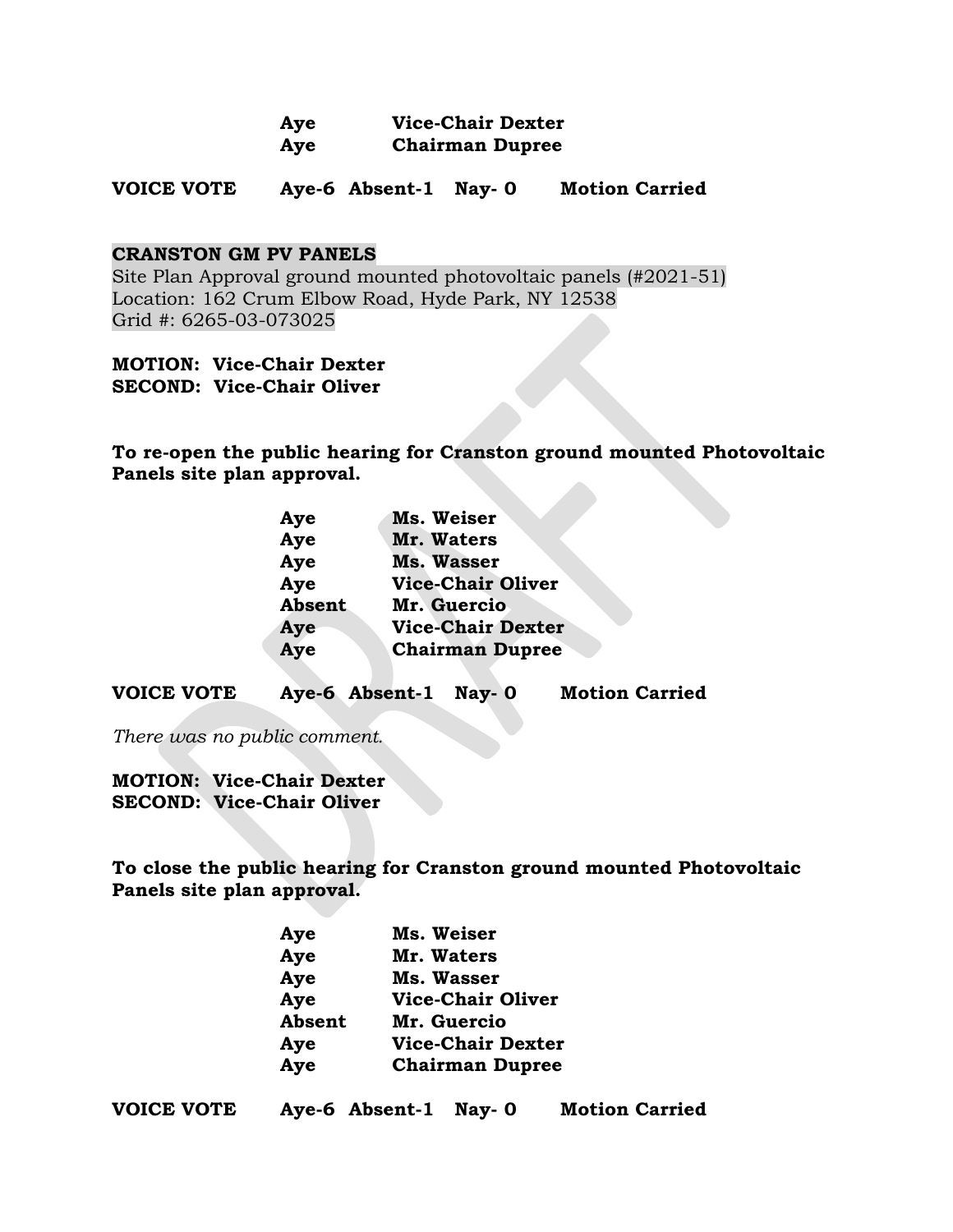## **Town of Hyde Park Planning Board 4383 Albany Post Road Hyde Park, NY 12538 (845) 229-5111 Ext. 2**

## **RESOLUTION GRANTING SITE PLAN APPROVAL**

### **Cranston Ground-Mounted Solar System**

**Date: June 15, 2022 Moved By: Vice-Chair Dexter**

**Resolution: #2021-51A Seconded By: Ms. Wasser**

WHEREAS, the applicant, Jason Cranston, has submitted an application for site plan approval for the installation of a ground-mounted solar system to serve an existing residential structure (the "Project") on property located at 162 Crum Elbow Road, tax parcel no. 6265-03-073025, in the Greenbelt Zoning District (the "Property"); and

WHEREAS, the Project is depicted on a site plan entitled, "Photovoltaic System," prepared by PLUGPV LLC, Sheets PV1, PV2, PV3, PV4, PV5, PV5.1, PV6 dated February 7, 2022, as amended on March 8, 2022, and as further amended on June 6, 2022 (collectively the "Site Plan Set"); and

WHEREAS, ground-mounted solar systems are permitted in the Greenbelt Zoning District subject to site plan approval; and

WHEREAS, the applicant has submitted a Short Environmental Assessment Form ("EAF") dated October 19, 2021, pursuant to the State Environmental Quality Review Act ("SEQRA"); and

WHEREAS, on February 16, 2022, the Planning Board determined that the Project is a Type II action under SEQRA pursuant to 6 NYCRR 617.5(c)(12), the construction, expansion or placement of minor accessory/appurtenant residential structures, and that a Draft Environmental Impact Statement would not be prepared; and

WHEREAS, the Project was referred to the Dutchess County Department of Planning and Development pursuant to Section 239-m of the General Municipal Law because it is located within 500 feet of Dutchess County Route 41, also known as Crum Elbow Road; and

WHEREAS, on February 23, 2022, the Dutchess County Department of Planning and Development responded that the Project is a matter of local concern; and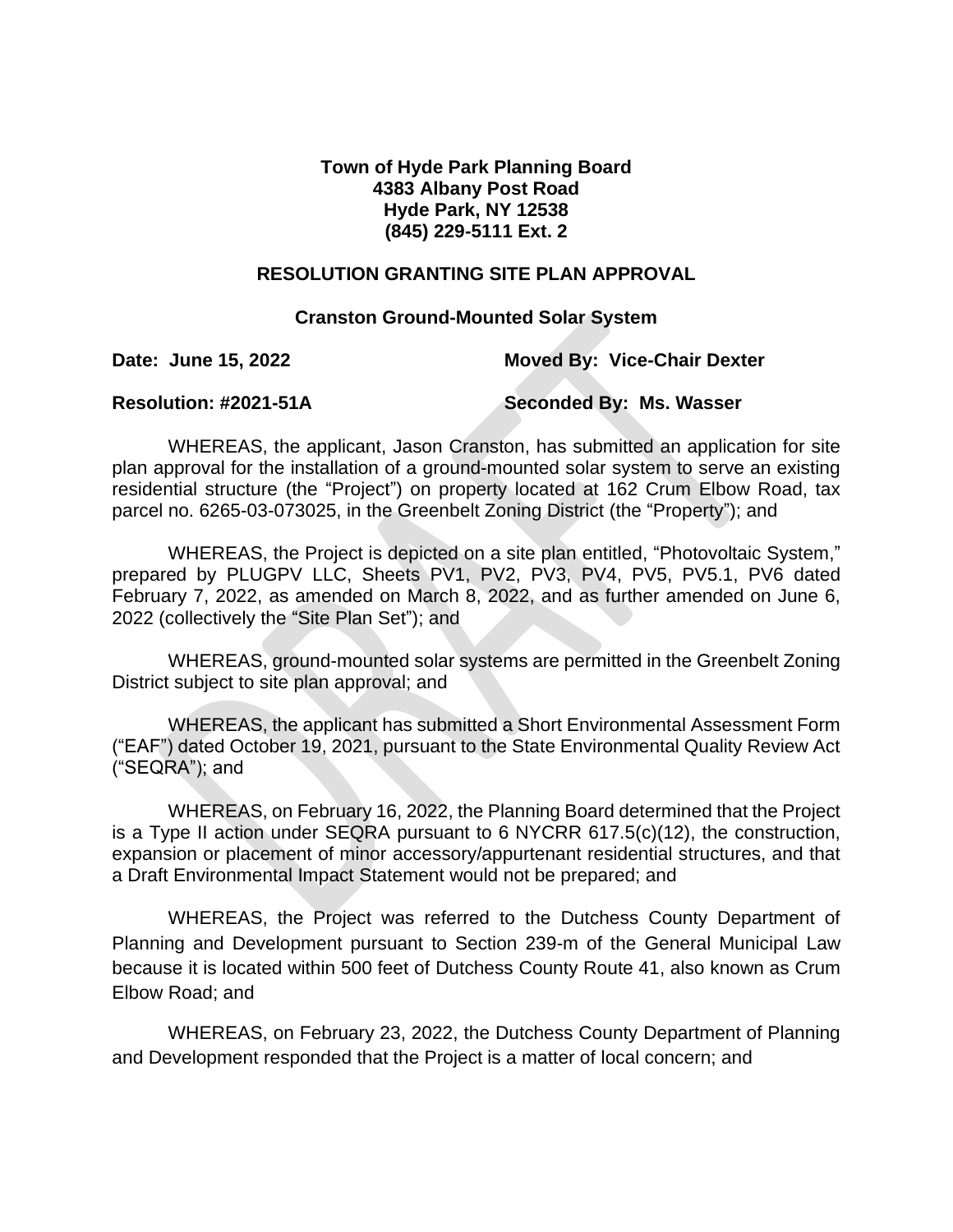WHEREAS, a duly noticed public hearing for the Project was opened on March 16, 2022 and closed on June 15, 2022, during which time all those who wished to speak were heard.

**NOW THEREFORE BE IT RESOLVED, that the Planning Board hereby grants site plan approval to the Project as depicted on the Site Plan Set and authorizes the Chair or his authorized designee to sign the Site Plan Set after compliance with the following conditions:**

- **1. Payment of all fees and escrows.**
- **2. Revision of the Site Plan Set to include the revision date of 6/6/2022 on each sheet of the Site Plan Set.**

| Aye           | <b>Chairman Dupree</b>   |
|---------------|--------------------------|
| Aye           | <b>Vice-Chair Dexter</b> |
| <b>Absent</b> | <b>Mr. Guercio</b>       |
| Aye           | <b>Vice-Chair Oliver</b> |
| Aye           | Ms. Wasser               |
| Aye           | Mr. Waters               |
| Aye           | Ms. Weiser               |
|               |                          |

| <b>VOICE VOTE</b> | Aye-6 Absent-1 Nay-0 | <b>Motion Carried</b> |
|-------------------|----------------------|-----------------------|
|                   |                      |                       |

# **WORKSHOP:**

# **CIA HOTEL & VILLAS**

Site Plan Approval Hotel & Villas (#2019-39) Location: 1995-2066 Campus Road, 483-487 & 3957 Albany Post Road, Hyde Park, NY 12538 Grid #: 6064-04-965164, -932144, 6063-02-889857

*In attendance: Michael Zarin, Esq. Zarin-Steinmetz Marcia Goldstein, Zarin & Steinmetz Lou Dorso, NR International* , *Chief Construction Officer Chris Lapine, Civil Engineer, LaBella Samantha Urban, Civil Engineer, LaBella Tom Johnson, Senior Transportation Engineer, LaBella Michael Barnicle, Principal, MPFP, Gensler Michael Gatti, Principal, Gensler*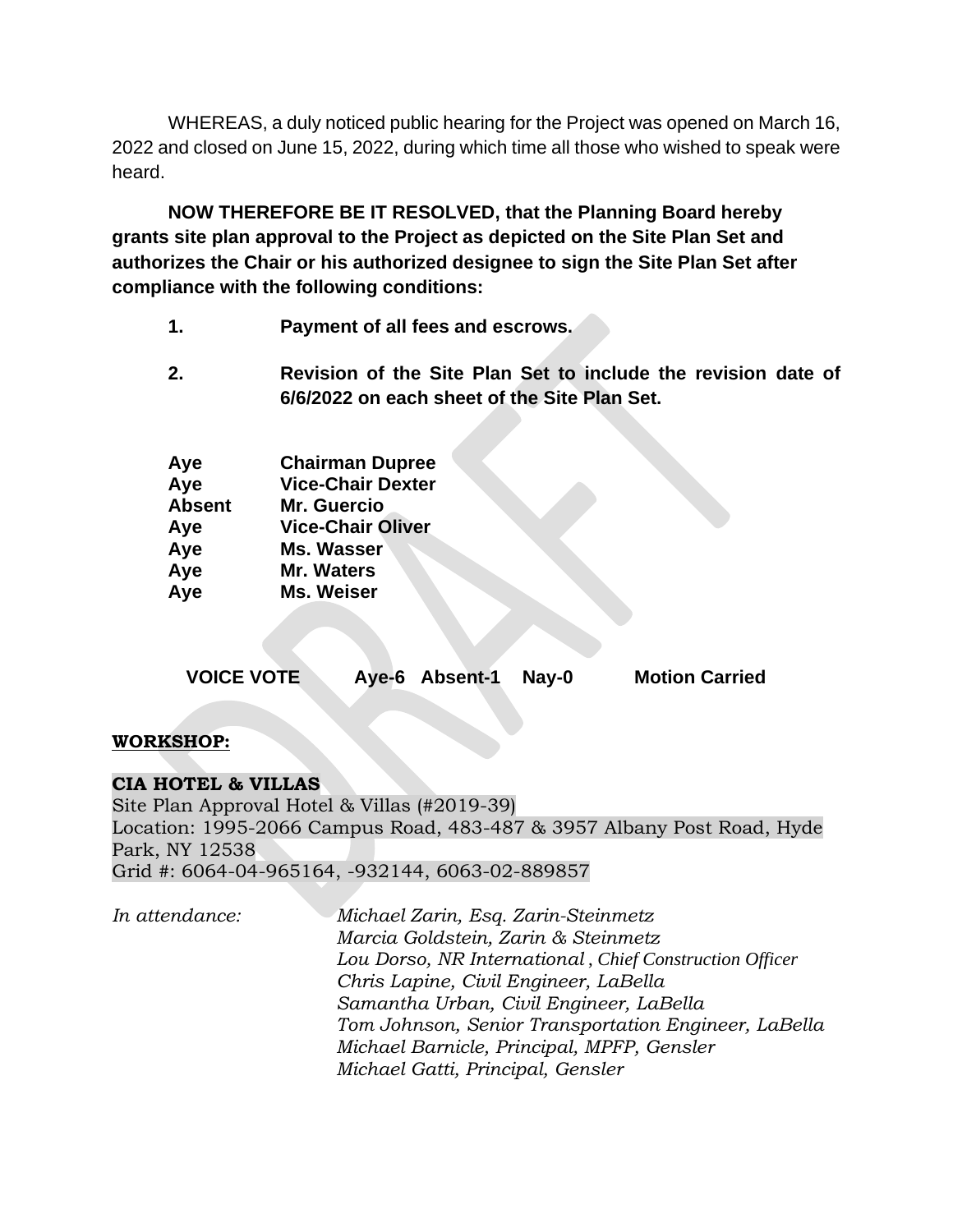### **OTHER BUSINESS:**

### **HYDE PARK QUICK STOP**

Site Plan & Special Use Permit Approvals Convenience Store & Fuel Station (#2022-10) Location: 4912 Albany Post Road, Staatsburg, NY 12580 Grid #: 6066-02-879622

*The Chairman confirmed that the Board Members had reviewed and agreed with the draft EAF Parts II & III prepared by Ms. Franson.*

# **RESOLUTION ADOPTING A SEQRA DETERMINATION OF SIGNIFICANCE NEGATIVE DECLARATION**

**Hyde Park Quick Stop**

**Date: June 15, 2022 Moved By: Ms. Wasser**

**Resolution: # 2022-10A Seconded By: Ms. Weiser**

WHEREAS, the applicant, Jatt Boys Properties LLC, has submitted an application for special use permit and site plan approval to demolish an existing gas station and construct a new 3,150 square foot gas station and convenience store, along with related site improvements, at property located at 4912 Albany Post Road, tax parcel no. 6066- 02-879622, in the Neighborhood Business District (the "Project"); and

WHEREAS, the project is depicted on a site plan entitled "Hyde Park Quick Stop" prepared by Mauri Architects PC, dated June 22, 2021, last revised May 20, 2022, Sheets PB-1, PB-2, PB-3, PB-4, PB-5, PB-6, SP-1, SP-2, SD-1, SA-1 (the "Site Plan Set"); and

WHEREAS, gas station uses are permitted in the Neighborhood Business District subject to special use permit and site plan approval; and

WHEREAS, the applicant has submitted a Full Environmental Assessment Form ("EAF") dated March 1, 2022, pursuant to the State Environmental Quality Review Act ("SEQRA"); and

WHEREAS, on March 16, 2022, pursuant to Town of Hyde Park Environmental Quality Review Law § 54-6A(16), the Planning Board classified the Project as a Type I action under SEQRA and declared its intent to serve as lead agency in a coordinated review, to which no other agency has objected; and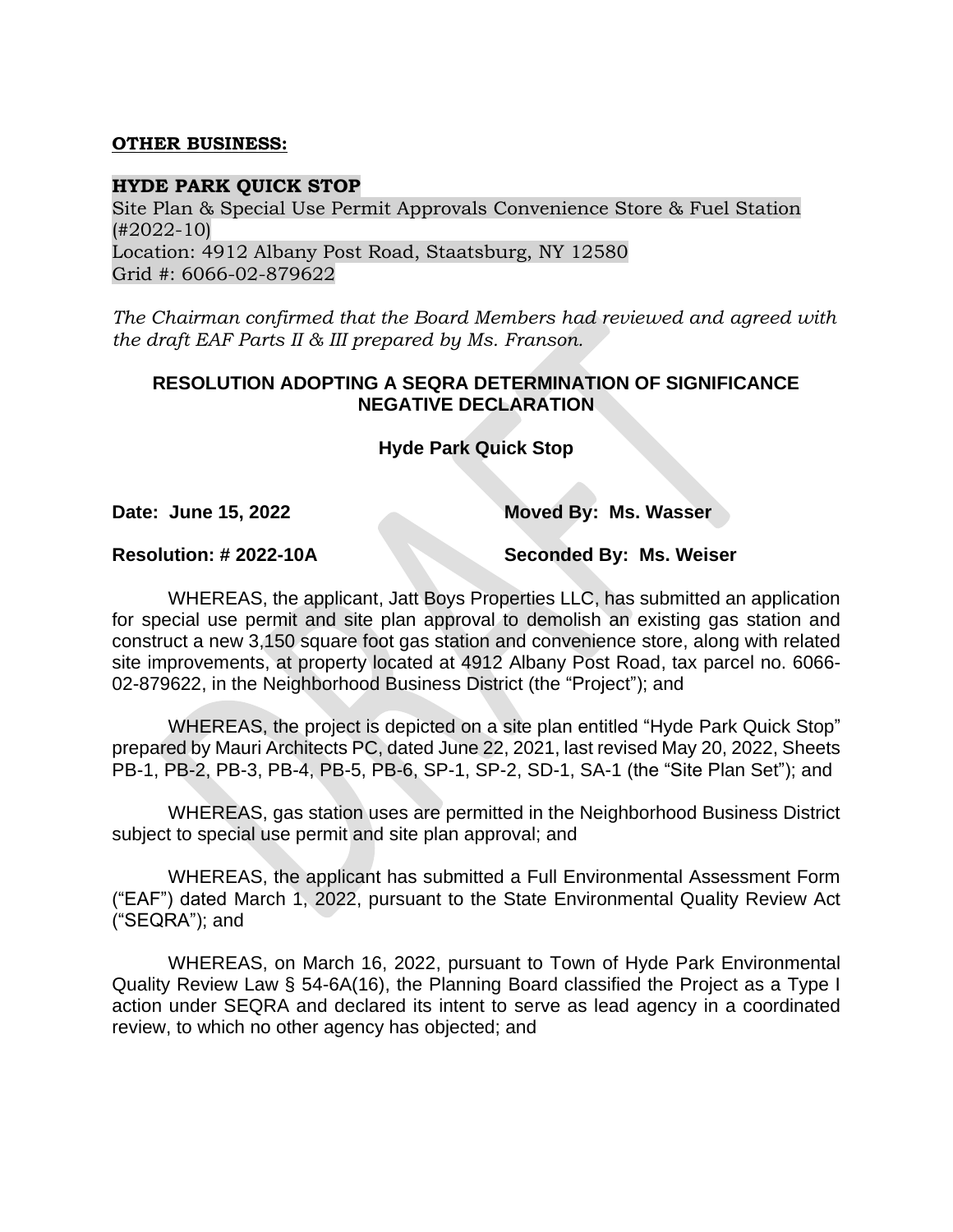WHEREAS, the Planning Board did not receive any comments from the Department of Environmental Conservation or the Department of Transportation despite a request from the Planning Board for comments; and

WHEREAS, the Planning Board has reviewed the EAF, including the reasoning set forth in part 3 of the EAF dated June 15, 2022, and all available information concerning the potential impacts of the Project and found that the Planning Board has sufficient information on which to base a determination of significance; and

WHEREAS, the Planning Board has considered the criteria contained in 6 NYCRR 617.7 and thoroughly analyzed all identified relevant areas of environmental concern.

**NOW THEREFORE BE IT RESOLVED, that the Planning Board hereby determines that the Project as proposed will not result in any significant adverse environmental impacts and that a Draft Environmental Impact Statement will not be prepared:**

| Aye           | <b>Chairman Dupree</b>   |
|---------------|--------------------------|
| Aye           | <b>Vice-Chair Dexter</b> |
| <b>Absent</b> | Mr. Guercio              |
| Aye           | <b>Vice-Chair Oliver</b> |
| Aye           | <b>Mr. Waters</b>        |
| Aye           | Ms. Wasser               |
| Aye           | <b>Ms. Weiser</b>        |
|               |                          |

**VOICE VOTE Aye-6 Absent-1 Nay-0 Motion Carried**

### **LEWIS, JEFF & MARY ANN**

Site Plan Waiver roof mounted photovoltaic panels (#2022-23) Location: 8 Watson Place, Hyde Park , NY 12538 Grid #: 6064-08-913873

> **TOWN OF HYDE PARK PLANNING BOARD Jeffrey Lewis 8 Watson Place 6064-08-913873 SITE PLAN Waiver**  *Town Code Section 108-9.4 C 2*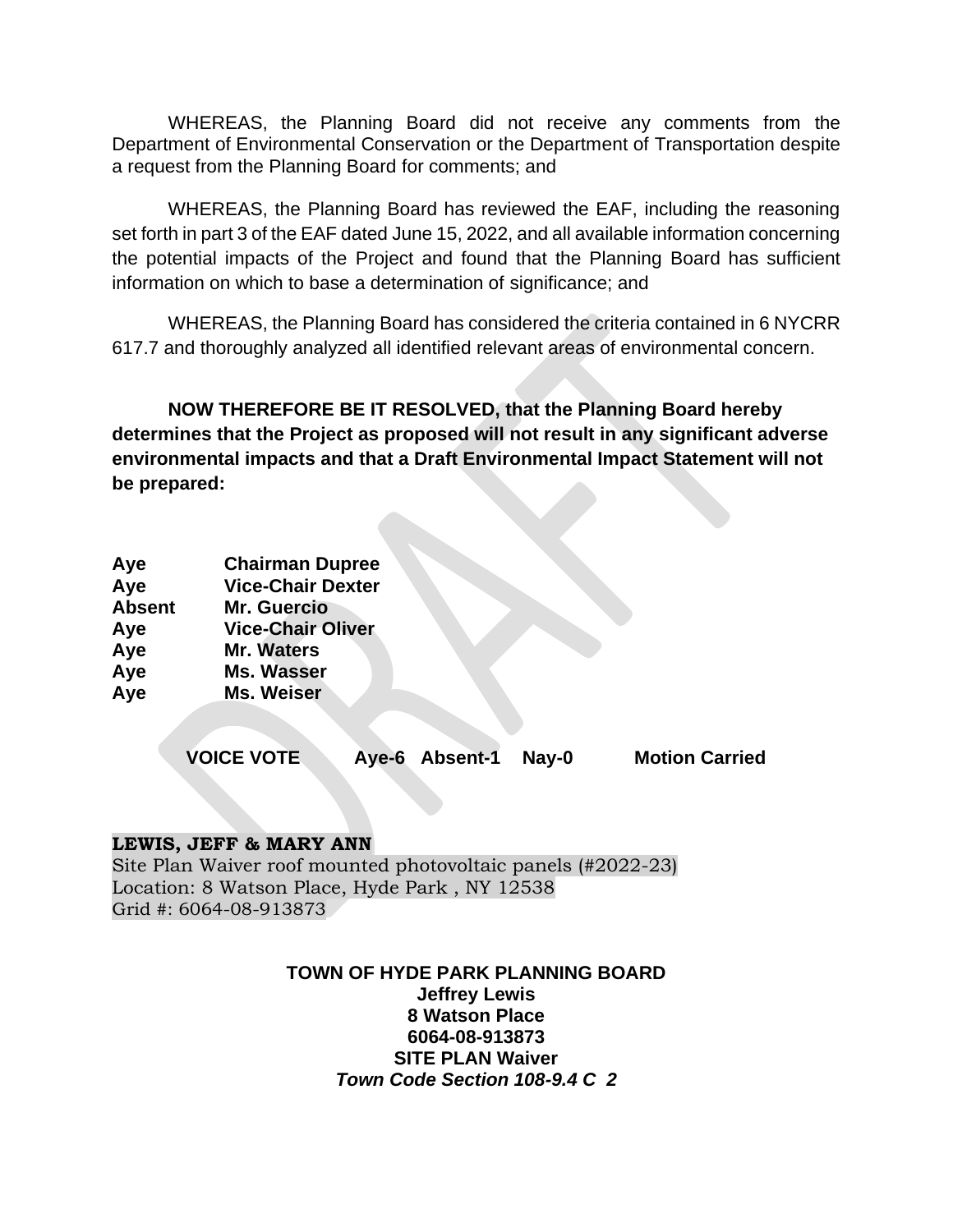**Date: June 15, 2022 Moved By: Ms. Weiser Resolution #: 2022-23 Seconded By: Vice-Chair Oliver**

*Whereas,* **a request for Site Plan Waiver has been made to the Town of Hyde Park Planning Board by Jeffrey Lewis to install roof mounted photo voltaic panels on the existing single-family home, and,** 

*Whereas,* the application is to install roof mounted solar panels on an existing singlefamily home, and

*Whereas*, the panels are mounted at the same angle as the roof, and

*Whereas,* the Planning Board has reviewed the request for this change in the Historic Overlay District, and

*Whereas,* the change is not significant in nature and is in character with the neighborhood, and

*Whereas*, the construction will not be visible from the Hudson River, and

*Whereas,* no other changes have been requested at this time and whereas the applicant is required to return to the Planning Board for all other changes to the approved plans, and

*Whereas*, the Planning Board has reviewed the request submitted by the applicant, and has received a recommendation from the Zoning Administrator.

*THEREFORE BE IT RESOLVED,* **that the Town of Hyde Park Planning Board hereby waives site plan requirements for the proposed changes as described in the request for a waiver of site plan received by the Planning Department on June 2, 2022.**

| Aye           | <b>Chairman Dupree</b>   |
|---------------|--------------------------|
| Aye           | <b>Vice Chair Dexter</b> |
| <b>Absent</b> | <b>Mr. Guercio</b>       |
| Aye           | <b>Vice Chair Oliver</b> |
| Aye           | <b>Ms. Wasser</b>        |
| Aye           | <b>Mr. Waters</b>        |
| Aye           | Ms. Weiser               |

**VOICE VOTE Aye-6 Absent-1 Nay-0 Motion Carried**